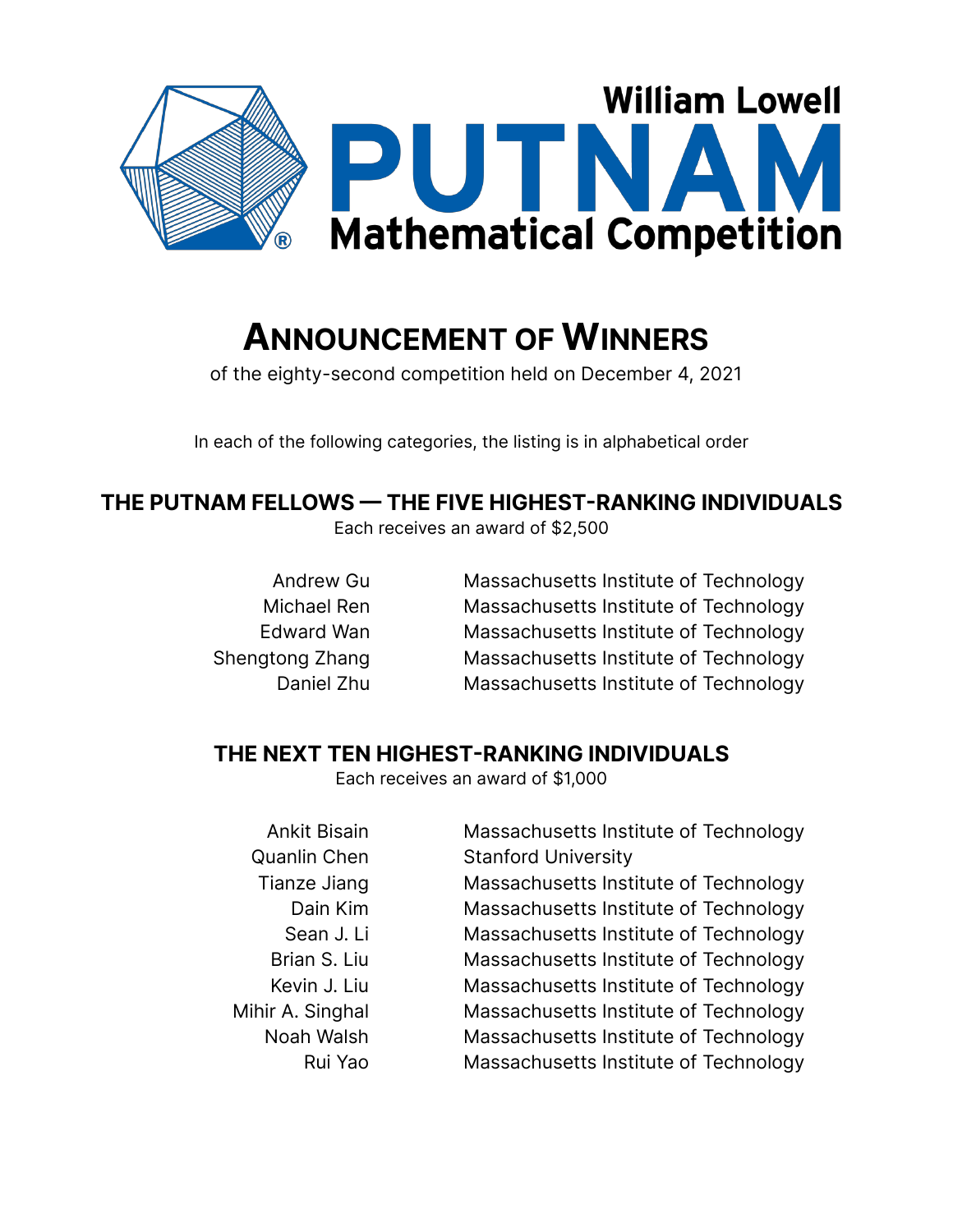#### **THE NEXT TWELVE HIGHEST-RANKING INDIVIDUALS**

Each receives an award of \$250

| Swapnil Garg            | Massachusetts Institute of Technology |
|-------------------------|---------------------------------------|
| <b>Thomas Guo</b>       | Massachusetts Institute of Technology |
| Minjae Kwon             | <b>Princeton University</b>           |
| Frank Lu                | <b>Princeton University</b>           |
| Zhao Yu Ma              | Massachusetts Institute of Technology |
| Holden Mui              | Massachusetts Institute of Technology |
| Kevin Ren               | Massachusetts Institute of Technology |
| Victor Rong             | Massachusetts Institute of Technology |
| <b>Carl Schildkraut</b> | Massachusetts Institute of Technology |
| <b>Tristan Shin</b>     | Massachusetts Institute of Technology |
| Franklyn Wang           | <b>Harvard University</b>             |
| Guanpeng A. Xu          | Massachusetts Institute of Technology |

#### **HONORABLE MENTION — INDIVIDUALS**

Gradin Anderson, Brigham Young University Adam Ardeishar, Massachusetts Institute of Technology Adam Bertelli, Carnegie Mellon University Ciprian Mircea Bonciocat, University of California, Los Angeles Krit Boonsiriseth, Massachusetts Institute of Technology Joseph Camacho, Brigham Young University Sanjana Das, Massachusetts Institute of Technology Sixiang Gao, Carnegie Mellon University Weizhen Gao, Carnegie Mellon University Kyle J. Gatesman, Johns Hopkins University Gopal K. Goel, Massachusetts Institute of Technology Howard L. Halim, Carnegie Mellon University Joseph W. Heerens, Massachusetts Institute of Technology Daniel X. Hong, Massachusetts Institute of Technology Edward Hou, Carnegie Mellon University Ivan Hu, University of Wisconsin Vincent Huang, Massachusetts Institute of Technology Aaron Alvarado K. Julistiono, Massachusetts Institute of Technology Ashton Keith, Binghamton University Aidan M. Kelley, Washington University John S. Ko, Massachusetts Institute of Technology Nitin A. Kumar, Massachusetts Institute of Technology Thomas J. Lam, Carnegie Mellon University Phuoc Dinh Le, Southern Methodist University Tran Duy Anh Le, University of Rochester Saba Lepsveridze, Massachusetts Institute of Technology Daniel Li, Massachusetts Institute of Technology Kevin Li, Stanford University

Unubold Munkhbat, Massachusetts Institute of Technology Ritam Nag, Massachusetts Institute of Technology Quan M. Nguyen, Massachusetts Institute of Technology Vladyslav Oleksenko, Carnegie Mellon University Misheel Otgonbayar, Massachusetts Institute of Technology Alan Peng, Massachusetts Institute of Technology Gregory Pylypovych, Massachusetts Institute of Technology Timothy Qian, Massachusetts Institute of Technology Niyanth Rao, Carnegie Mellon University Brian E. Reinhart, Massachusetts Institute of Technology Dilhan H. Salgado, Carnegie Mellon University Gian Cordana Sanjaya, University of Waterloo Eric Shen, Harvard University Zeyu Shen, Duke University Tomasz Slusarczyk, Massachusetts Institute of Technology Nathan Smith, Washington University Kenta Suzuki, Massachusetts Institute of Technology Sheldon K. Tan, Harvard University Colin S. Tang, Massachusetts Institute of Technology Vittal Thirumalai, Massachusetts Institute of Technology Rahul K. Thomas, Stanford University Sasha Voitovych, University of Toronto Jianzhi Wang, University of California, Berkeley William Wang, Massachusetts Institute of Technology Xunjing Wei, Massachusetts Institute of Technology Richard H. Wu, University of California, Berkeley Alex Xu, University of Michigan Daniel Xu, Massachusetts Institute of Technology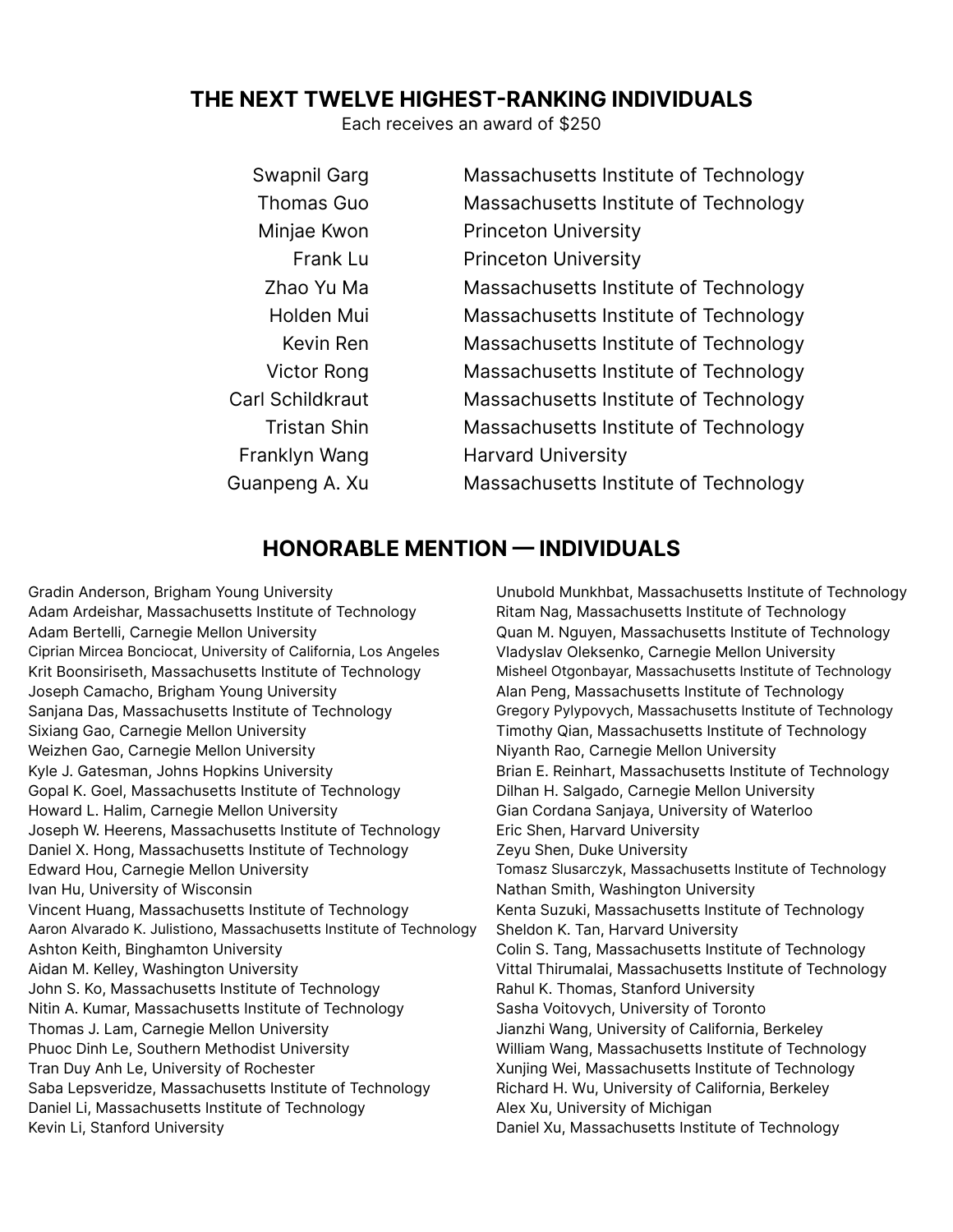Michael Li, University of Toronto Samuel J. Li, University of Toronto Zhening Li, Massachusetts Institute of Technology Wentinn N. Liao, University of California, Berkeley Andrew Y. Lin, Massachusetts Institute of Technology James H. Lin, Massachusetts Institute of Technology Jason Liu, Massachusetts Institute of Technology Steven Liu, Massachusetts Institute of Technology Yijia Liu, Duke University Jeffrey Lu, Massachusetts Institute of Technology Edis Memis, Harvard University

Binwei Yan, Massachusetts Institute of Technology Andrew Yao, Massachusetts Institute of Technology Zi Song Yeoh, Massachusetts Institute of Technology Justin Y. Yu, Massachusetts Institute of Technology Runze Yu, University of California, Los Angeles Fedir Yudin, Massachusetts Institute of Technology Ethan A. Zahid, Massachusetts Institute of Technology Brad W. Zhang, Carnegie Mellon University Daniel J. Zhang, University of California, Santa Barbara Jacob B. Zhang, University of California, Los Angeles Honglin Zhu, Massachusetts Institute of Technology

#### **ELIZABETH LOWELL PUTNAM PRIZE**

Receives an award of \$1,000

Dain Kim Massachusetts Institute of Technology

# **WINNING TEAMS**

| <b>School</b>                            | <b>Team Members (in alphabetical order)</b>               |
|------------------------------------------|-----------------------------------------------------------|
| Massachusetts Institute of<br>Technology | Edward Wan, Shengtong Zhang, and<br>Daniel G. Zhu         |
| <b>Princeton University</b>              | Minjae Kwon, Frank Lu, and Aleksa<br>Milojevic            |
| <b>Harvard University</b>                | Eric Shen, Sheldon K. Tan, and Franklyn<br>Wang           |
| <b>Stanford University</b>               | Quanlin Chen, Kevin Li, and Rahul K.<br><b>Thomas</b>     |
| University of California,<br>Los Angeles | Ciprian Mircea Bonciocat, Runze Yu, and<br>Jacob B. Zhang |
|                                          |                                                           |

The institution with the first-place team receives an award of \$25,000, and each member of the team receives \$1,000. The team and member awards for second place are \$20,000 and \$800, respectively; for third place, \$15,000 and \$600; for fourth place, \$10,000 and \$400; and for fifth place, \$5,000 and \$200.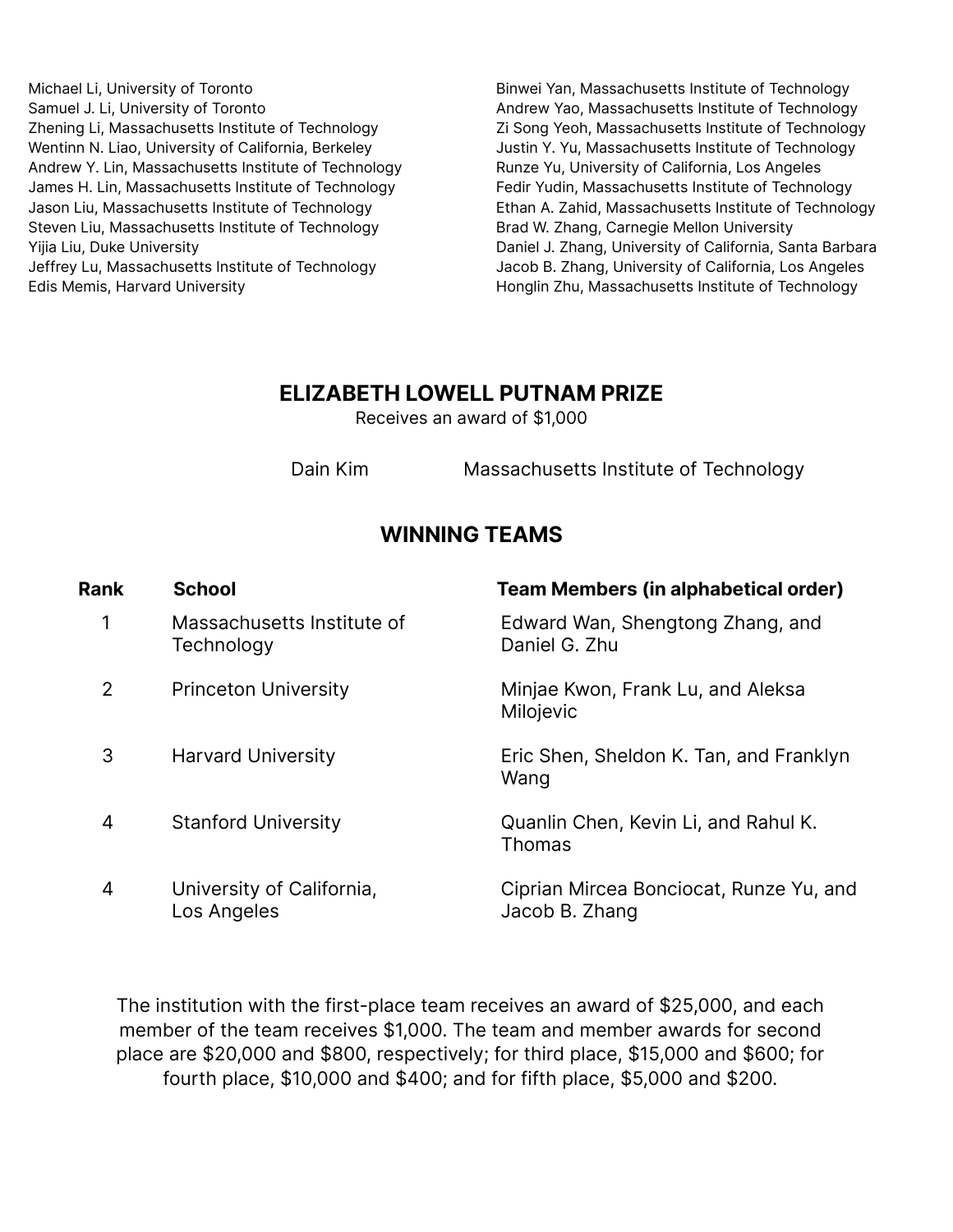# **HONORABLE MENTION — TEAMS**

Listed by university in alphabetical order

| <b>School</b>                                | <b>Team Members (in alphabetical order)</b>                            |
|----------------------------------------------|------------------------------------------------------------------------|
| Carnegie Mellon University                   | Adam Bertelli, Edward Hou, Dilhan H.<br>Salgado                        |
| <b>Duke University</b>                       | Yijia Liu, Nathan Nguyen, and Zeyu Shen                                |
| University of California,<br><b>Berkeley</b> | Wentinn N. Liao, Jianzhi Wang, and Richard<br>H. Wu                    |
| University of Toronto                        | Michael Li, Samuel J Li, and Sasha<br>Voitovych                        |
| University of Waterloo                       | Alexander Monteith-Pistor, Gian Cordana<br>Sanjaya, and Rui Ming Xiong |

# **THE WILLIAM LOWELL PUTNAM MATHEMATICAL COMPETITION WAS PREPARED BY:**

Andrew Bernoff, Harvey Mudd College — Chair of The Problems **Committee** Karl Mahlburg, Susquehanna International Group — Member of The Problems Committee Richard Stong, Center For Communications Research — Member of The Problems Committee Gabriel Carroll, University of Toronto — Contributor To The Problems **Committee** Andrew Granville, University of Montreal — Contributor To The Problems **Committee** Daniel Ullman, George Washington University — Director of The Competition Mark Krusemeyer, Carleton College — Associate Director of The Competition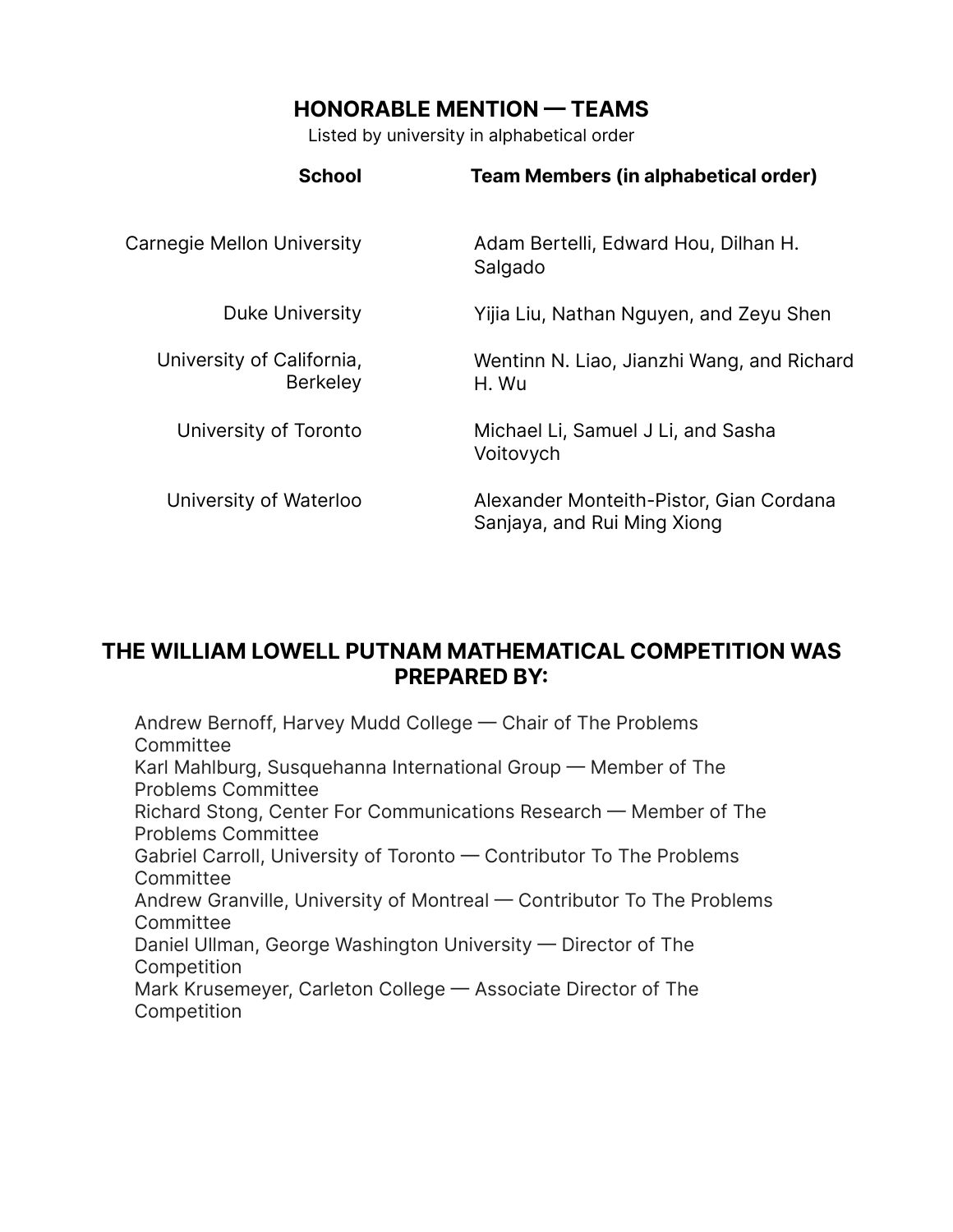| <b>Score</b> | Rank           | <b>Score</b> | Rank | <b>Score</b> | Rank | <b>Score</b> | Rank | <b>Score</b> | Rank | <b>Score</b>   | Rank |
|--------------|----------------|--------------|------|--------------|------|--------------|------|--------------|------|----------------|------|
| 119          | 1              | 68           | 28   | 51           | 55   | 35           | 127  | 21           | 329  | 7              | 1022 |
| 110          | $\overline{2}$ | 67           | 29   | 50           | 57   | 34           | 130  | 20           | 352  | 6              | 1067 |
| 99           | 3              | 66           | 30   | 49           | 65   | 33           | 136  | 19           | 404  | 5              | 1142 |
| 90           | 4              | 65           | 32   | 48           | 70   | 32           | 150  | 18           | 423  | 4              | 1314 |
| 89           | 5              | 64           | 33   | 46           | 72   | 31           | 167  | 17           | 449  | 3              | 2200 |
| 83           | 6              | 61           | 34   | 45           | 74   | 30           | 193  | 16           | 464  | $\overline{2}$ | 2270 |
| 82           | $\overline{7}$ | 60           | 35   | 44           | 77   | 29           | 212  | 15           | 489  | 1              | 2327 |
| 80           | 8              | 59           | 37   | 43           | 80   | 28           | 225  | 14           | 536  | 0              | 2431 |
| 79           | 9              | 58           | 40   | 42           | 84   | 27           | 238  | 13           | 635  |                |      |
| 77           | 11             | 57           | 41   | 41           | 89   | 26           | 244  | 12           | 671  |                |      |
| 75           | 16             | 56           | 42   | 40           | 96   | 25           | 252  | 11           | 739  |                |      |
| 73           | 18             | 55           | 45   | 39           | 106  | 24           | 265  | 10           | 829  |                |      |
| 72           | 20             | 53           | 46   | 38           | 112  | 23           | 282  | 9            | 956  |                |      |
| 71           | 21             | 52           | 50   | 36           | 123  | 22           | 303  | 8            | 979  |                |      |

# **SCORE—RANK CORRESPONDENCE**

A participant is said to have rank n if n-1 participants scored higher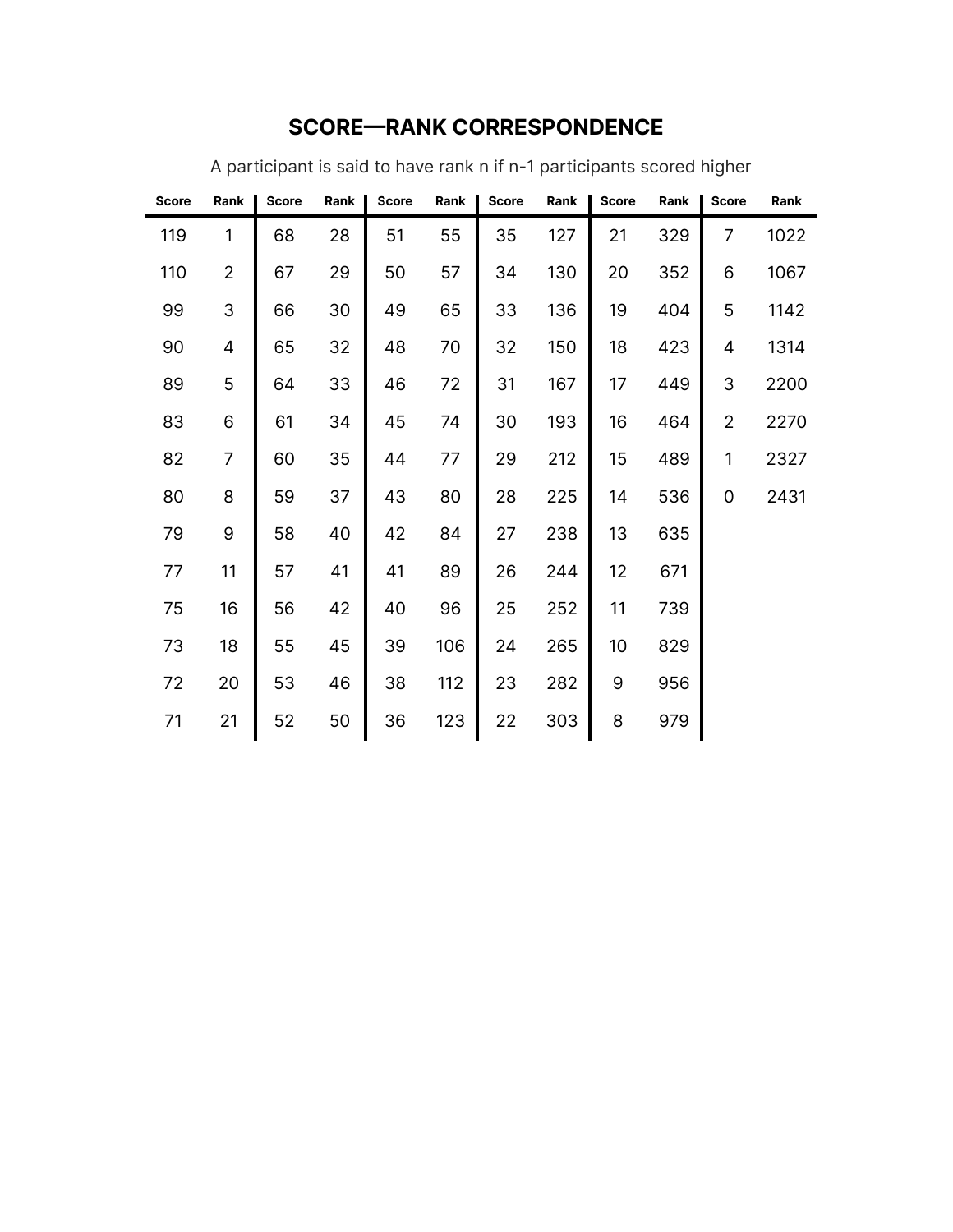| <b>Score</b>            | A1             | A2  | A3             | A4                  | A <sub>5</sub> | A <sub>6</sub> | <b>B1</b>   | <b>B2</b>           | <b>B3</b>           | <b>B4</b>   | <b>B5</b>           | <b>B6</b>           |
|-------------------------|----------------|-----|----------------|---------------------|----------------|----------------|-------------|---------------------|---------------------|-------------|---------------------|---------------------|
| 10                      | 369            | 239 | 66             | 7                   | 130            | 4              | 204         | 114                 | 28                  | 27          | 5                   | 8                   |
| $\boldsymbol{9}$        | 14             | 14  | $\overline{2}$ | 0                   | 20             | 1              | 18          | 12                  | 10                  | 40          | 4                   | 1                   |
| 8                       | 36             | 36  | $\overline{4}$ | $\overline{2}$      | 5              | 1              | 47          | 1                   | $\mathsf{O}\xspace$ | 12          | 1                   | $\sqrt{2}$          |
| $\overline{\mathbf{z}}$ | $\overline{4}$ | 14  | $\overline{2}$ | $\overline{2}$      | 3              | 0              | 16          | $\mathsf{O}\xspace$ | $\mathbf 0$         | $\mathbf 0$ | $\overline{2}$      | $\mathsf{O}\xspace$ |
| $\bf 6$                 | 8              | 0   | $\mathbf 0$    | 0                   | $\mathbf 0$    | 0              | $\mathbf 0$ | $\mathsf{O}\xspace$ | $\mathbf 0$         | $\mathbf 0$ | 0                   | $\mathsf{O}\xspace$ |
| 5                       | $\overline{0}$ | 0   | $\mathbf 0$    | 0                   | $\mathbf 0$    | 0              | $\mathbf 0$ | $\mathsf{O}\xspace$ | $\mathbf 0$         | $\mathbf 0$ | 0                   | $\mathsf{O}\xspace$ |
| $\overline{\mathbf{4}}$ | 93             | 0   | $\mathbf 0$    | $\mathsf{O}\xspace$ | $\mathbf 0$    | 0              | $\mathbf 0$ | $\mathsf{O}\xspace$ | $\mathbf 0$         | $\mathbf 0$ | $\mathsf{O}\xspace$ | $\mathbf 0$         |
| 3                       | $\mathbf 0$    | 31  | 39             | $\mathsf{O}\xspace$ | 6              | 0              | $\mathbf 0$ | 1                   | $\mathsf{O}\xspace$ | $\mathbf 0$ | 1                   | $\mathsf{O}\xspace$ |
| $\mathbf 2$             | $\overline{2}$ | 41  | 49             | $\mathsf{O}\xspace$ | 35             | 0              | 23          | 11                  | $\overline{2}$      | 34          | $\mathsf{O}\xspace$ | $\mathbf 0$         |
| 1                       | 1              | 44  | 52             | 1                   | 34             | 1              | 32          | 102                 | 3                   | 35          | 4                   | 16                  |
| $\mathbf 0$             | 6              | 59  | 78             | 115                 | 114            | 150            | 115         | 124                 | 80                  | 62          | 94                  | 52                  |
| <b>NA</b>               | $\overline{2}$ | 57  | 243            | 408                 | 188            | 378            | 80          | 170                 | 412                 | 325         | 424                 | 456                 |

# **FREQUENCY DISTRIBUTION OF PROBLEM SCORES OF THE TOP 535 CONTESTANTS**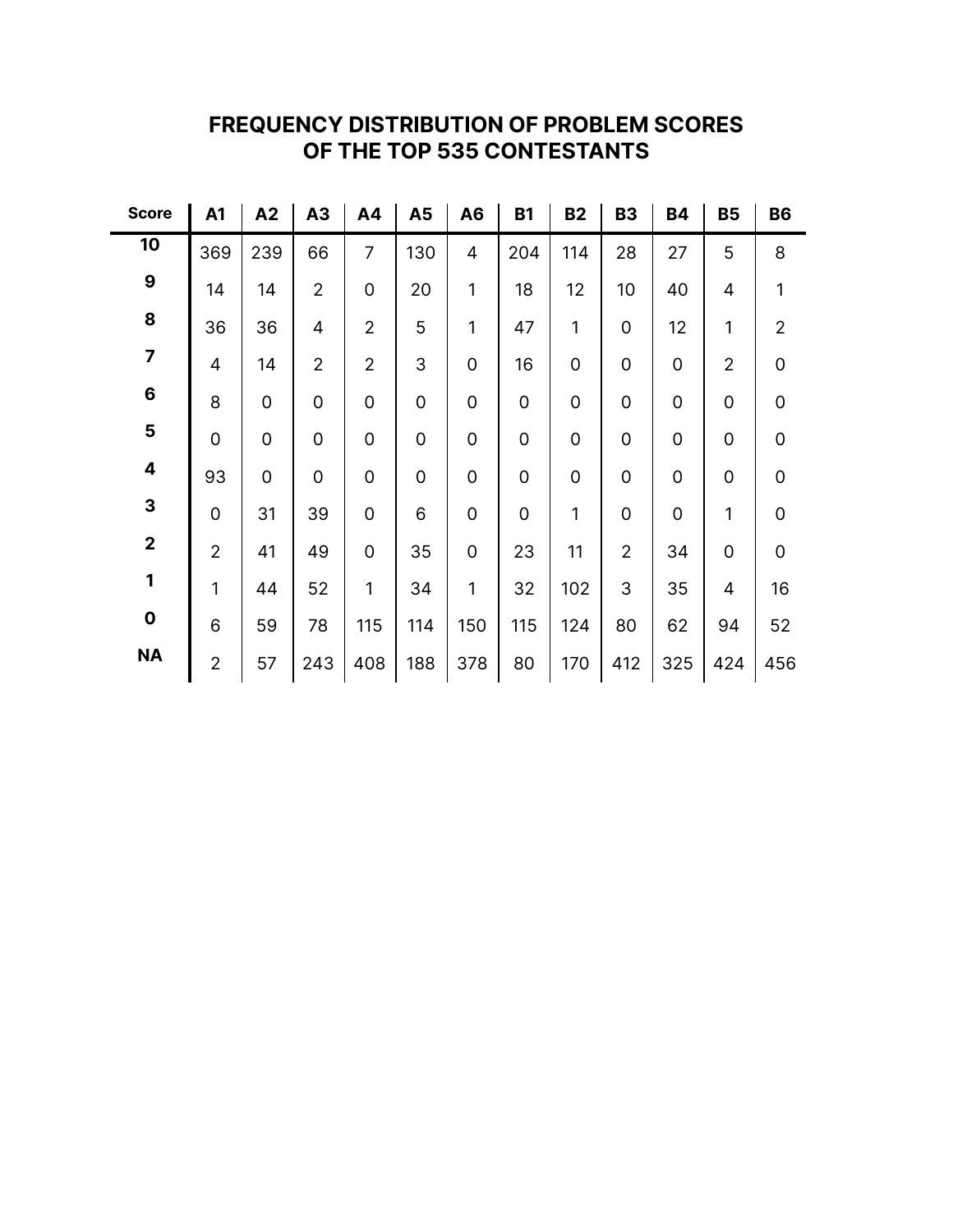# **STUDENTS RANKED 106—193**

Listed by university in alphabetical order

#### **Arizona State University, Tempe, AZ**

Tanner J. Reese

#### **Bob Jones University, Greenville, SC**

Erick J. Ross

#### **Brandeis University, Waltham, MA**

Benjamin M. Kamen

#### **Brown University, Providence, RI**

Luke Choi Carter Cobb Dominick Joo

# **California Institute of Technology, Pasadena, CA**

August Chen

# **Carnegie Mellon University, Pittsburgh, PA**

Alan M. Abraham Isaac R. Browne Samuel R. Delatore Justin Hsieh Callan Jacobus

Eric J. Kim Christopher Lambert Advait V. Nene Yan Pan Qingyi Peng

Sam Rosenstrauch Justin W. Sun Haveesh S. Viswanatha Richard Wu Grant Yu

# **Cornell University, Ithaca, NY**

Sikai Shen

# **Duke University, Durham, NC**

Nathan Nguyen Harry Chen

# **Fairfield University, Fairfield, CT**

Thanh Le

# **Florida State University, Tallahassee, FL**

Graham L. O'Donnell

# **Harvard University, Cambridge, MA**

Kevin Du Fabio Pruneri Gabriel D. Wu Daniel Sheremeta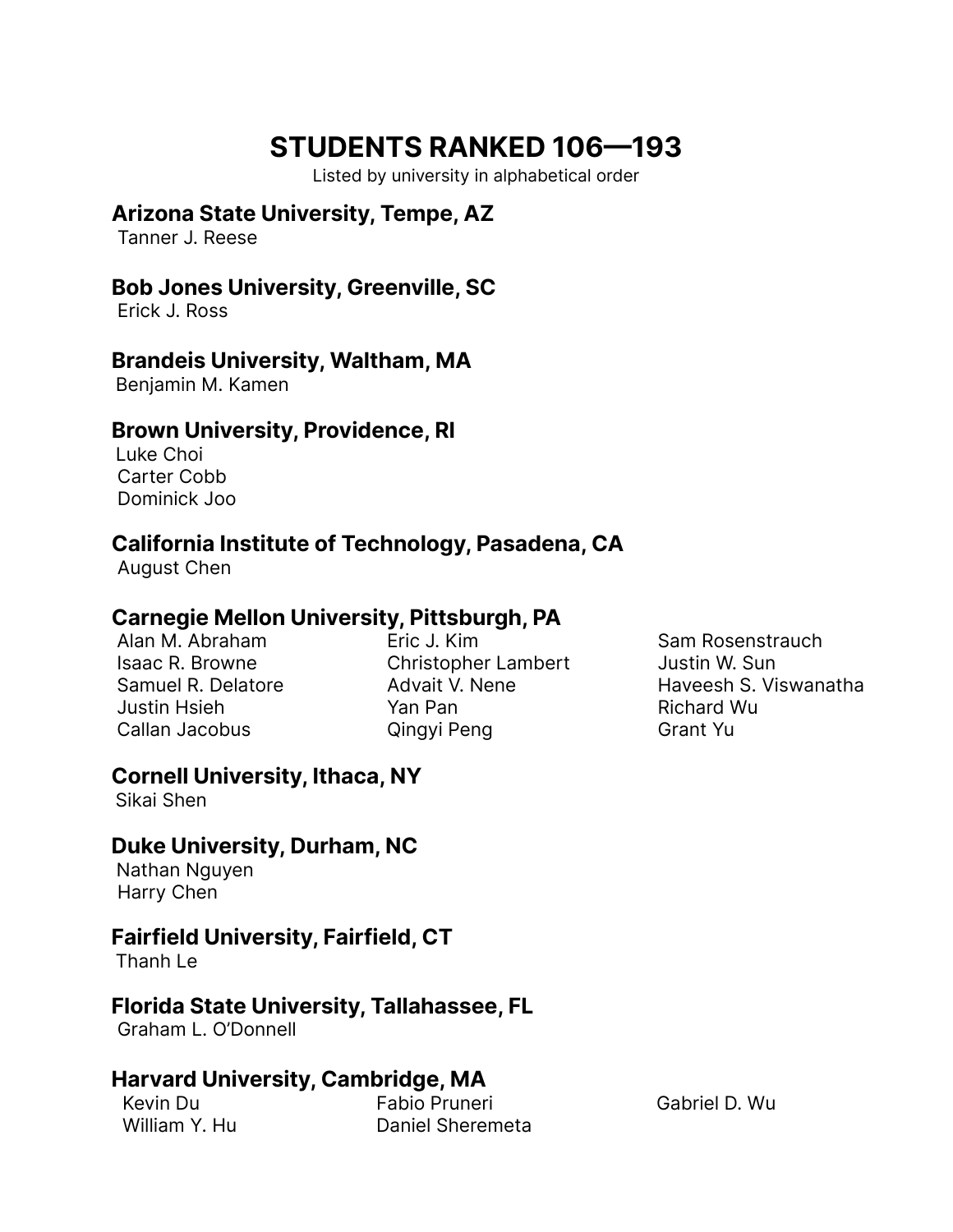#### **Harvey Mudd College, Claremont, CA**

Ian Shors

# **Haverford College, Haverford, PA**

Guilherme Zeus Dantas e Moura Lucas L. Nelson

# **Indiana University— Purdue University Indianapolis, Indianapolis, IN**

Croix Gyurek

#### **Massachusetts Institute of Technology, Cambridge, MA**

Bhavya Agrawalla Brandon Chen Matthew Cho Akash Das Nishant Dhankhar

Jonathan Huang Maxwell Jiang Hyunwoo Lee Jeffery Li

Sean Elliott

Rupert M. Li William Lin Youssef Marrakchi Asaad Mohammedsaleh Aleksandre Saatashvil

Nguyen Tran Bach Holden E. Watson Benjamin P. Wright Jeffery Yu

# **McGill University, Montreal, QC, Canada**

Antoine Labelle

#### **Montgomery College, Rockville, MD**

Trang TT. Vu

#### **Northeastern University, Boston, MA**

Noble Mushtak

# **Northwestern University, Evanston, IL**

Akhil S. Kalghatgi

#### **Princeton University, Princeton, NJ**

George H. Bentley Marko Medvedev Adam X. Huang Aleksa Milojevic Sunay Joshi Ben Zenker

# **Rice University, Houston, TX**

Mark Helman

# **Rose-Hulman Institute of Technology, Terre Haute, IN**

Reed C. Phillips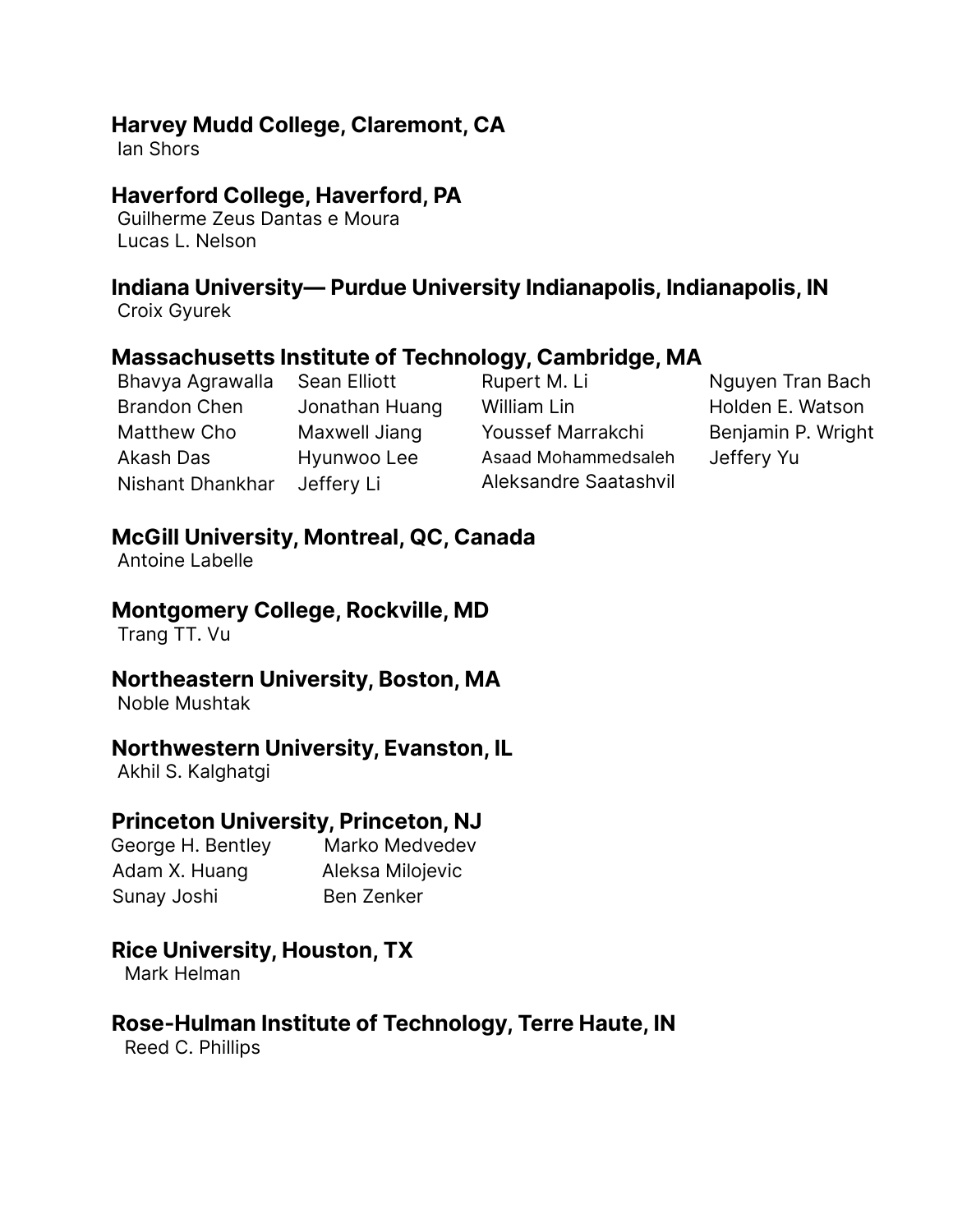#### **Stanford University, Stanford, CA**

Andrei Mandelshtam Zichuan Xu Katherine Y. Yu

# **University of British Columbia, Vancouver, BC, Canada**

Ray Ng Arvin Sahami

#### **University of California, Berkeley, CA**

Shreyas Ramamurthy Henry Zeng

# **University of California, Irvine, CA**

Grady J. Crossley

# **University of California, Los Angeles, CA**

Issac Li

#### **University of California, San Diego, CA**

Jingyue Zhang

#### **University of California, Santa Cruz, CA**

Sam A. Reifenstein

#### **University of Chicago, Chicago, IL**

Aiden Bailey Ariun B. Venkatraman Derek Zhu

#### **University of Illinois, Urbana-Champaign, IL**

Brendan A. Biernacki Pavle Vuksanovic

#### **University of Maryland, College Park, MD**

Steppan Konoplev Thomas Luo

# **University of Michigan, Ann Arbor, MI**

Ramchandra Apte Adam J. Earnst

#### **University of Minnesota, Twin Cities, Minneapolis, MN**

Nathan Mihm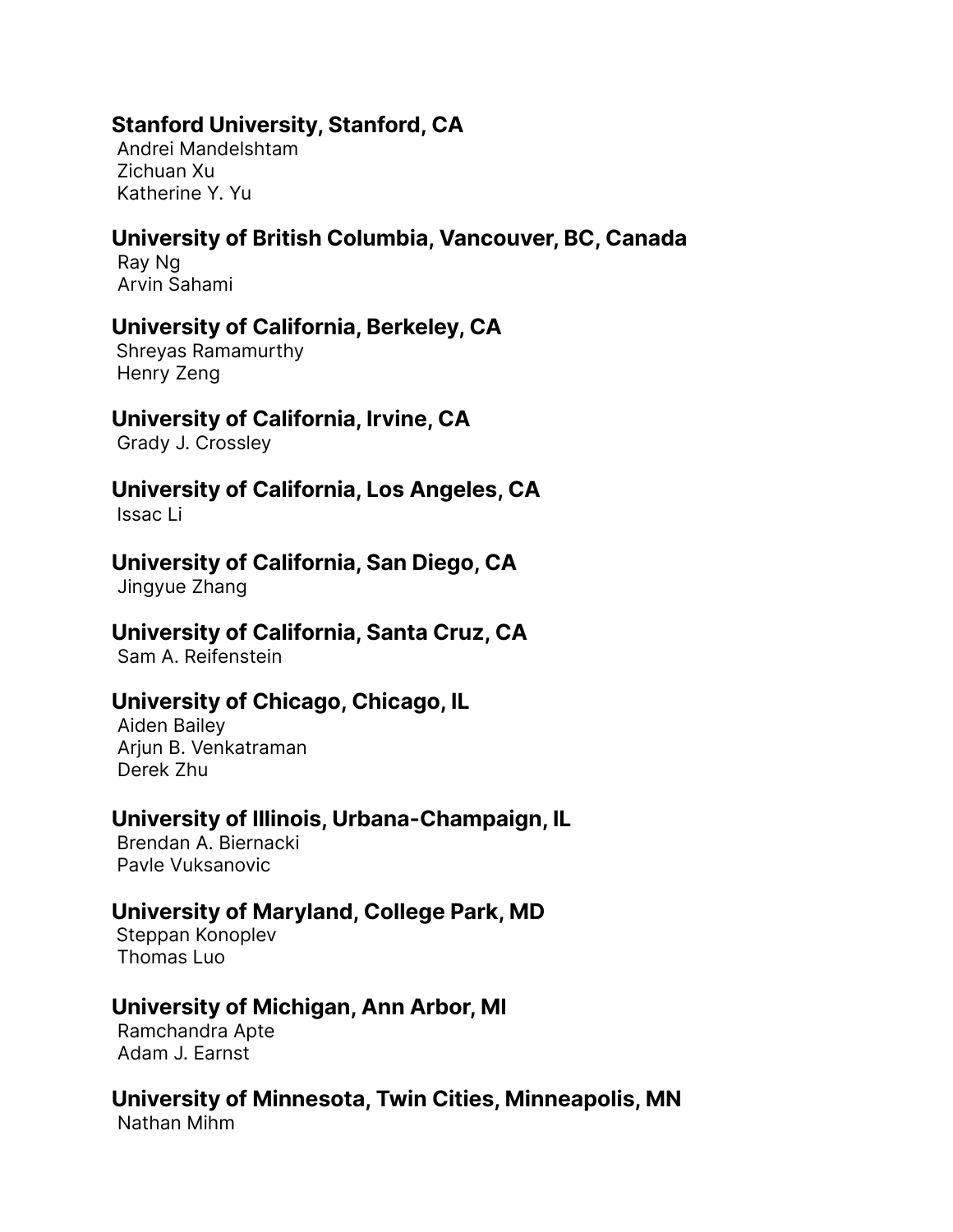#### **University of New Mexico, Albuquerque, NM**

Franklin Pezzuti Dyer

#### **University of Pennsylvania, Philadelphia, PA**

Gokul K. Murugadoss

#### **University of Texas, Austin, TX**

Luis Kim

#### **University of Toronto, Toronto, ON, Canada**

Alptekin C. Goksan Chayim Lowen Alexander Ryabchenko

# **University of Virginia, Charlottesville, VA**

Declan R. Stacy

#### **University of Washington, Seattle, WA**

Coby Tran

# **University of Waterloo, Waterloo, ON, Canada**

| Yundi Duan                | Rui Ming Xiong |
|---------------------------|----------------|
| Alexander Monteith-Pistor | Michael Yang   |

# **Washington University, St. Louis, MO**

Shifan Dong

# **William and Mary, Williamsburg, VA**

Jason Cheah

#### **Yale University, New Haven, CT**

Derek Dong **Jason Wang** Steven S. Ma Ran Wang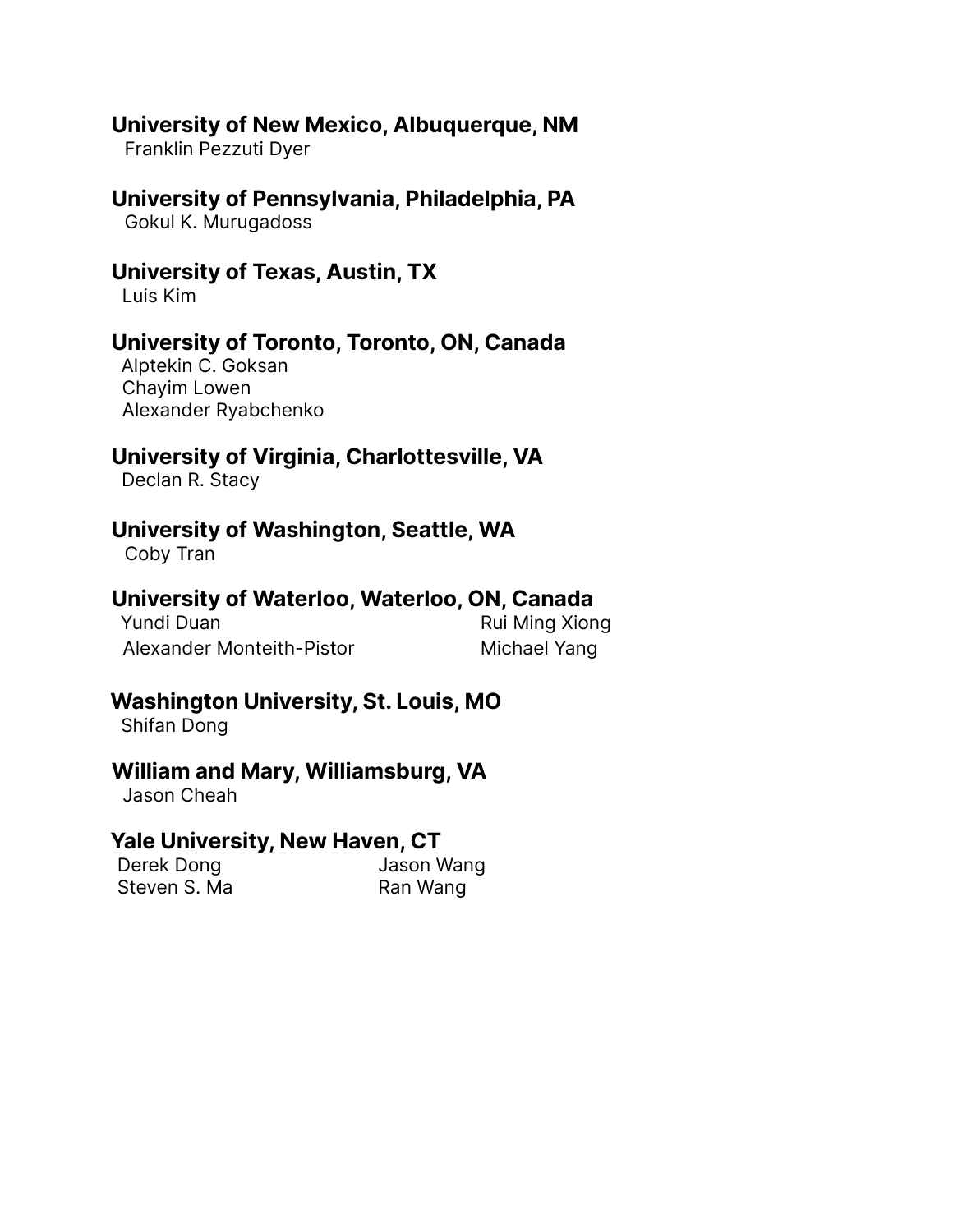# **Students Ranked 212—489**

Listed by university in alphabetical order

# **Amherst College, Amherst, MA**

Alan Li Derek Zhang

# **Arizona State University, Tempe, AZ**

Matthew Hurley Aareyan Manzoor

#### **Boston University, Boston, MA**

Henry A. Todorow

# **Brigham Young University, Provo, UT**

James Camacho **Daniel South** Dallin Christiansen

Gordon Bridge **Constanting Cordon Bridge Constanting Cordon Bridge Constanting Cordon Bridge Cordon Cordon Bridge Cordon Bridge Cordon Bridge Cordon Bridge Cordon Bridge Cordon Bridge Cordon Bridge Cordon Bridge Cordon Bri** 

#### **Brown University, Providence, RI**

Ethan D. Bove **Andrew Yuan** Kyle K. Lee Xiaochi Zhang Akash B. Singirikonda

# **Bryn Mawr College, Bryn Mawr, PA**

Jiachen Kang

#### **Bucknell University, Lewisburg, PA**

Anh Tran

# **California Institute of Technology, Pasadena, CA**

Akshay Gowrishankar **Joseph R. Litvin** Depei Li Yakov Shalunov

# **California Polytechnic State University, Pomona, CA**

Peter C. DeVries

#### **California Polytechnic State University, San Luis Obispo, CA** May Lara

# **California State University Channel Islands, Ventura County, CA**

Kai L. Murray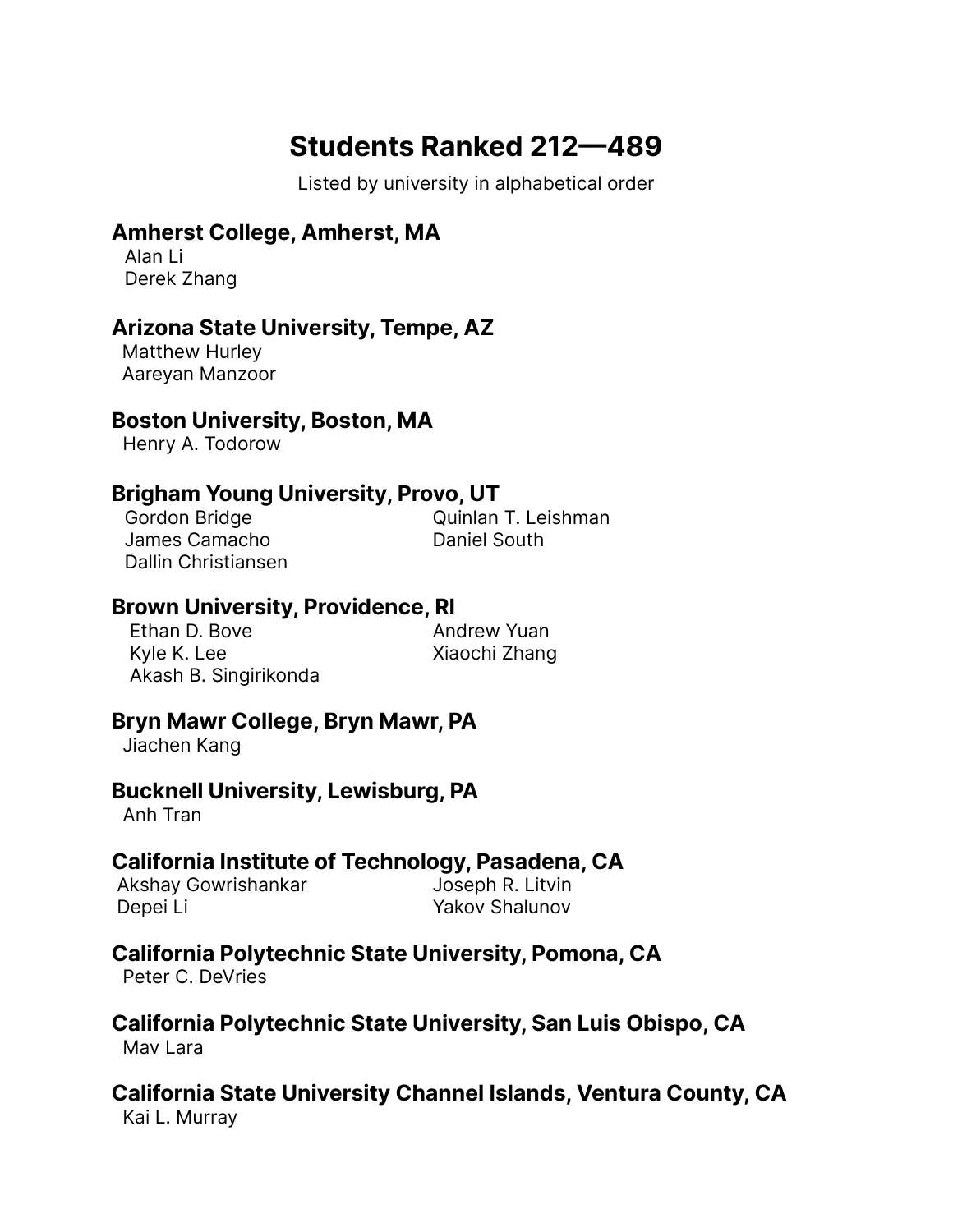#### **Carleton College, Northfield, MN**

Wasin Meesena

#### **Carnegie Mellon University, Pittsburgh, PA**

Siyuan Chen Puhua Cheng Min Yeong Choi Gabriel Ciccu Falcon Lins Xinyu Cui Yucheng Dai Russell Emerine Evan Fang Rajeev Godse Ethan Gu Eric Huang Joseph S. Kalarickal

Daniel D. Kim Suhas Kotha Vinod Krishnamoorthy Zack T. Lee Lucas Liu Ethan Lu Rose H. Luttmer Eric H. Oh Aidan B. Pevida Aresh Pourkavoos Khunpob Sereesuchart Saadiq Shaikh

Parth D. Shastri David Tang Mario C. Tutuncu-Macias John Wang Jacob C. Weiner Braden R. Yates Kevin You Gregory Zelevinsky Yixuan Zheng Allen Zheng Eric Zheng Kevin A. Zhou

#### **Case Western Reserve University, Cleveland, OH**

Ryan Karpuszka

#### **Clemson University, Clemson, SC**

Lucy Staubes

# **Columbia University, New York City, NY**

Ashwin Padaki Kevin Y. Zhang

#### **Cornell University, Ithaca, NY**

Tomas Alvarez Rowan D. Hess Zichen Wang

#### **Courant Institute of Mathematical Sciences—New York University, New York, NY**

Ethan Joo Yuelong Li Nicholas Wang

#### **Dartmouth College, Hanover, NH**

Finn Hulse

#### **Davidson College, Davidson, NC**

William Jo Smith Kenan B. Wood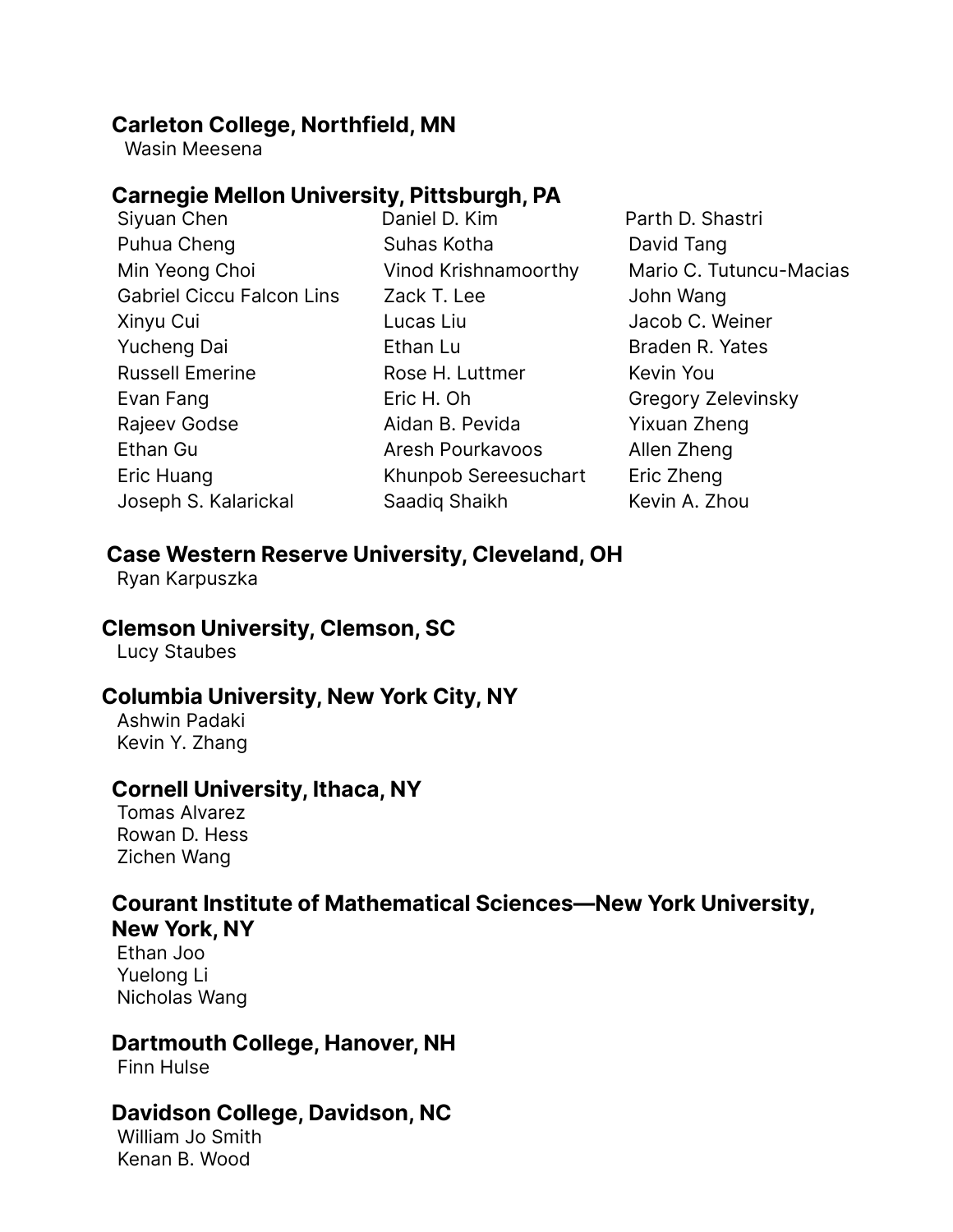#### **Drexel University, Philadelphia, PA**

Duy D. Nguyen

# **Duke University, Durham, NC**

Feng Cong and Terry Liu Allan Guo **Kevin H. Tu** Marcos Hirai Catao Ximeng Wang Yi Li Andy Y. Wu Steven Li Yinhong Zhao

# **Florida Atlantic University, Boca Raton, FL**

Christian X. Engman

#### **Georgetown University, Washington, DC**

Joe W. Kleban

# **Georgia Institute of Technology, Atlanta, GA**

| Jeffrey S. Chang        | Neil R. Patram  |
|-------------------------|-----------------|
| <b>Alexander Divoux</b> | Suchet J. Sapre |
| Vasisht L. Ganesh       | Daniel D. Shen  |
| Dorian E. Kidonakis     | Lixin Zheng     |
|                         |                 |

# **Georgia Southern University - Armstrong Campus, Savannah, GA**

Jesus Omar Sistos Barron

# **Grinnell College, Grinnell, IA**

Lilith O. Hafner

#### **Harvard University, Cambridge, MA**

Gaurav M. Goel Michael Hwang Alexander L. Zhang

# **Harvey Mudd College, Claremont, CA**

Tiger Che **Prakod Ngamlamai** Mathus Leungpathomaram Cedar F. Turek

# **Haverford College, Haverford, PA**

Joao Pedro Mello de Carvalho Logan A. Post

# **Iowa State University, Ames, IA**

Andrew Osborne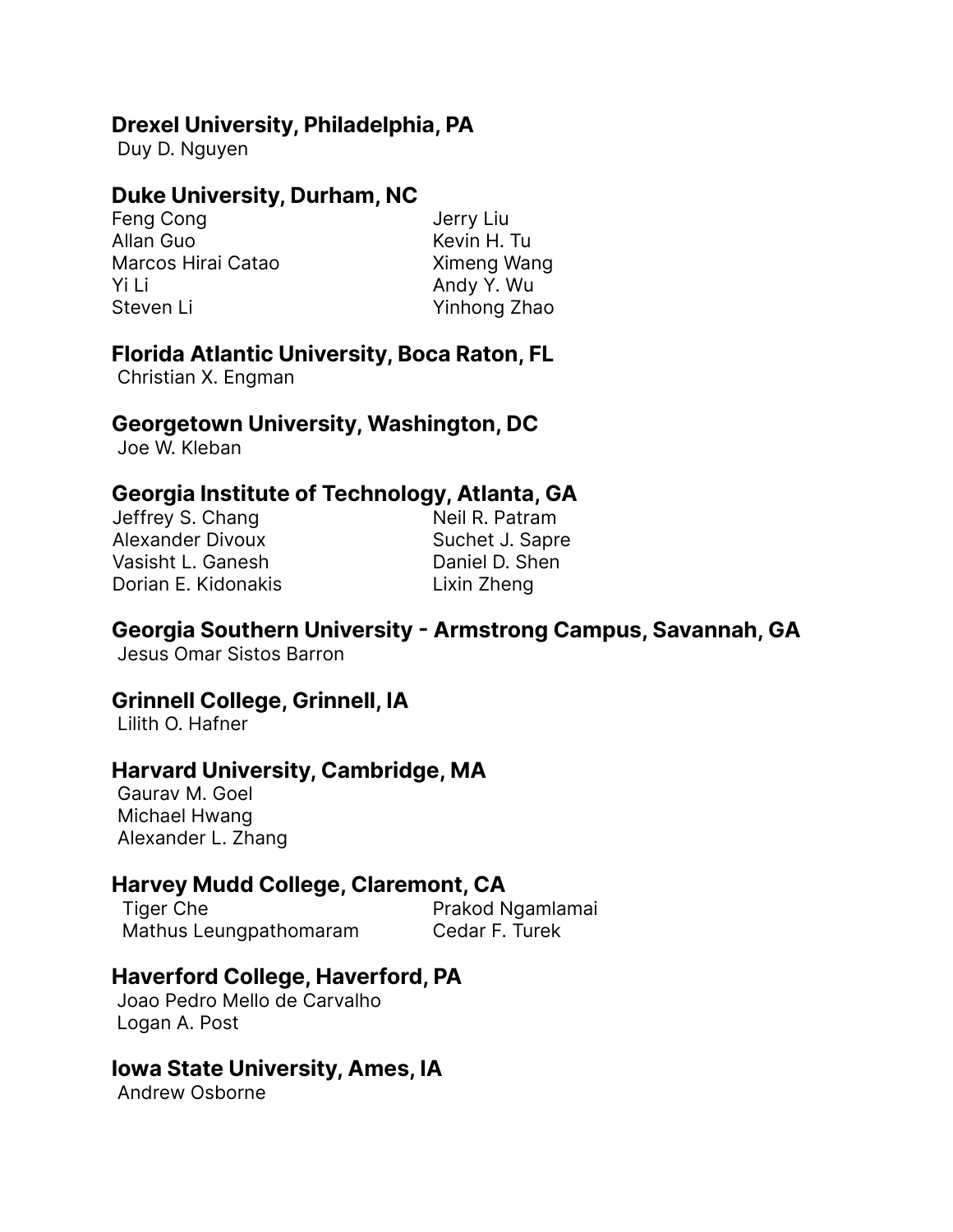#### **Johns Hopkins University, Baltimore, MD**

Yuheng Shi Sean J. O'Connor Everett Xu

#### **Kent State University, Kent, OH**

Nathaniel D. Miller

#### **Loyola Marymount University, Los Angeles, CA**

Jeffrey Huang

# **Massachusetts Institute of Technology, Cambridge, MA**

Khalid Ajran Adithya S. Balachandran Nikoloz Birkadze David J. Chen Abdellatif Anas Chentouf Matija Delic Owen M. Dugan Chirag Falor Vincent K. Fan Letong Hong

David Hu Andrew Huang Shawn Im Gabriel Kammer Daniel Li Anqi Li Yuka Machino Srinath V. Mahankali Andrei T. Marginean Isabel E. McGuigan

Anders Olsen Steven Reyes Juan E. Reyes Natanon Therdpraisan Christopher Tong David Vulakh Catherine Wu Jesse Yang Jeremy Zhou

# **McGill University, Montreal, QC, Canada**

Yuhe Jiang Alexander S. Koran Qiu Shi Wang

#### **Michigan Technological University, Houghton, MI**

Alan K. Bouwman

#### **Northeastern University, Boston, MA**

Devin Brown

#### **Princeton University, Princeton, NJ**

Daniel Carter Stephen Jiang

Atanas B. Diney **Austen Mazenko** Zander Hill **Igor Medvedev** 

# **Purdue University, Lafayette, IN**

Zijin Liu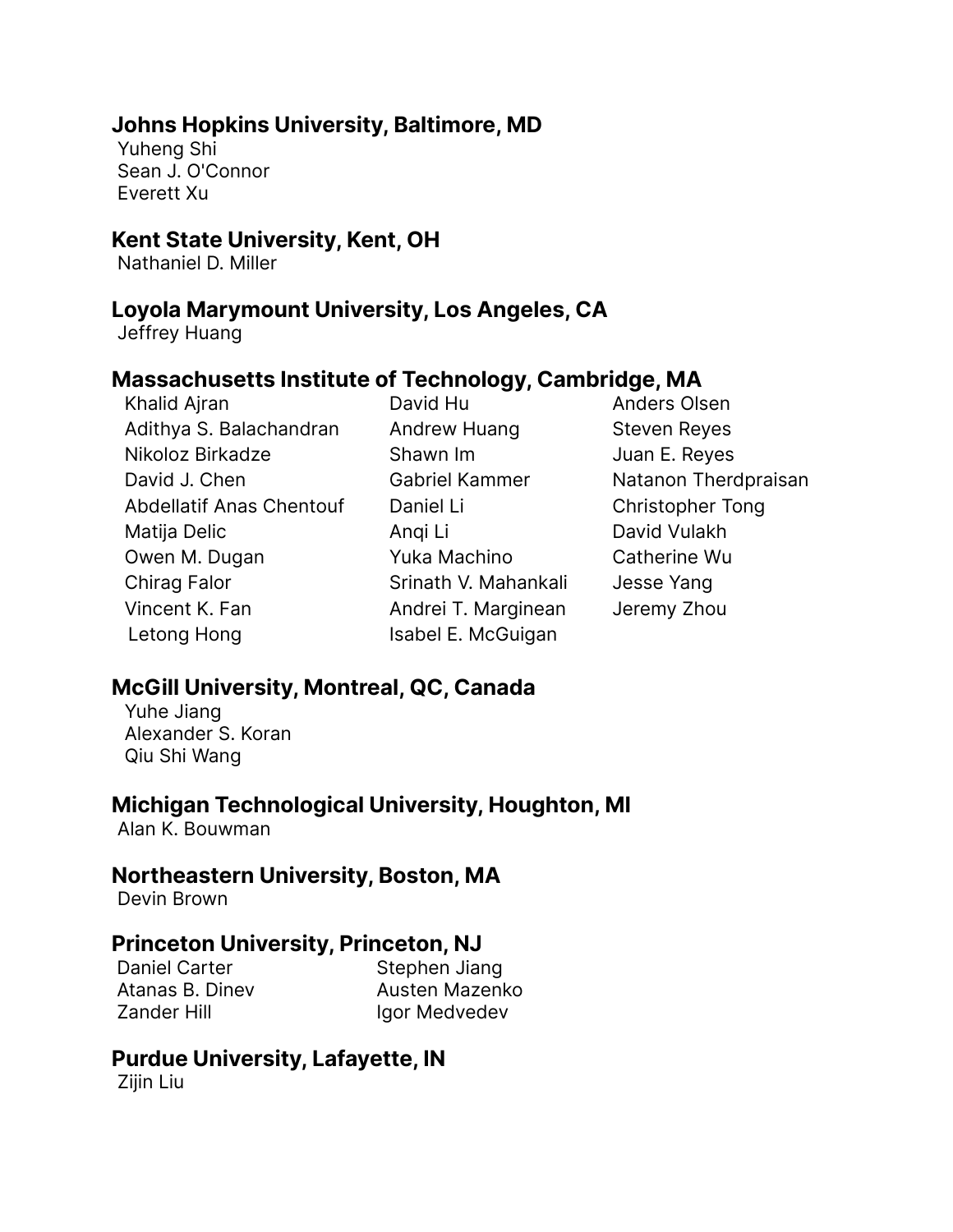#### **Queens University, Kingston, ON, Canada**

Bijan Betel Miri Raymond Jing

# **Reed College, Portland, OR**

Tyler Dunaisky Daniel J. Zou

#### **Rensselaer Polytechnic Institute, Troy, NY**

Alex B. Moore

# **Rice University, Houston, TX**

Ruofeng Liu Arie Ogranovich Alan Tapper

#### **Rochester Institute of Technology, Rochester, NY**

Evan RV. Rysdam

#### **Rutgers, State University of New Jersey, New Brunswick, NJ**

Ozan Acikgoz Enver S. Aman

# **Stanford University, Stanford, CA**

Michael Cho Yunchu Dai Tae Kyu Kim Sidhart Krishnan

David Kewei Lin Bradley K. Moon Ian R. Ruohoniemi Danny Sallis

Matias Shundi Aoden M. Teo Anthony Zhan

# **Stevens Institute of Technology, Hoboken, NJ**

Eshan Tivakaran

# **Stony Brook University, Stony Brook, NY**

Calvin Aw

#### **Syracuse University, Syracuse, NY**

Connor B. Ritchie

#### **Texas A&M University, College Station, TX**

Ethan Luo Jason Luo

#### **Université de Sherbrooke, Sherbrooke, QC, Canada**

Ismael El Yassini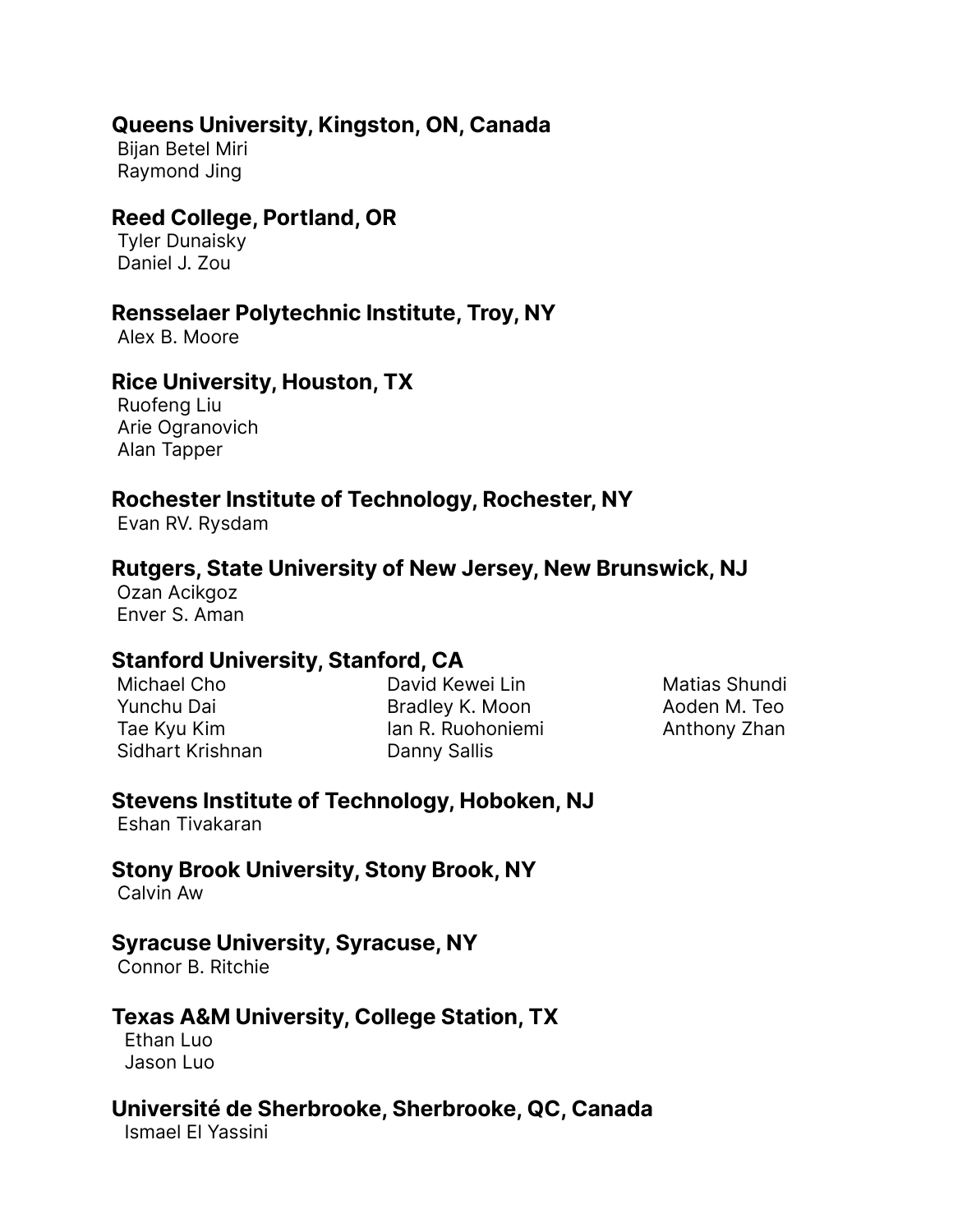#### **University of Arkansas, Fayetteville, AR**

Michael A. Logal

#### **University of Alabama, Tuscaloosa, AL**

Jacob B. Glidewell Justin Z. Saye

#### **University of Alberta, Edmonton, AB, Canada**

Edmond Tuong Coleton Kotch Sergii Penner

#### **University of British Columbia, Vancouver, BC, Canada**

Eugene K. Chau Oakley M. Edens Siyang Lin

#### **University of Calgary, Calgary, AB, Canada**

John Zheng

#### **University of California, Berkeley, CA**

Dhruba Ghosh Ajit Kadaveru Adam A. Khoja Austin Lei

Axel J. Li Andrew D. Lin Ishaan Patkar Zachary G. Slonim

#### **University of California, Irvine, CA**

David B. Militante

#### **University of California, Los Angeles, CA**

| Sachin Sahay |
|--------------|
| Zachary Tu   |
| Eric Wu      |
| Chujun Xu    |
| Hongyu Zhu   |
|              |

#### **University of California, San Diego, CA**

Mark L. Barbone **Derek Cantor** Shubham Bhargava **Jared A. Hughes** 

#### **University of California, Santa Barbara, CA**

Theodore S. Bafrali Abhinav Ganesh Dongming Hua

Drew N. Miller Christian D. Reynaldo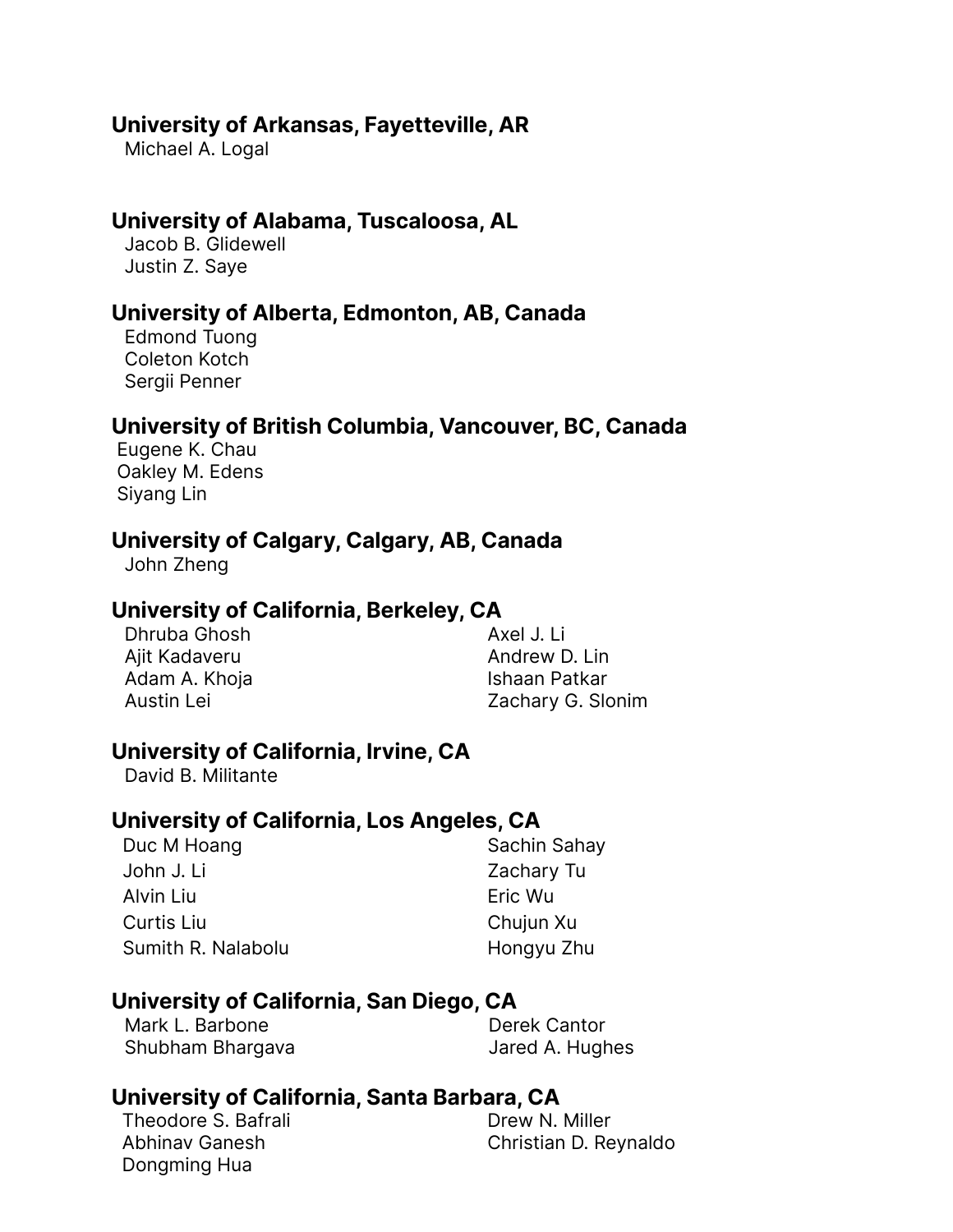#### **University of Chicago, Chicago, IL**

William Hu Sparsho De Cameron A. Chang Andre F. Emery

#### **University of Dallas, Irving, TX**

Isaac Hellerman

#### **University of Delaware, Newark, DE**

Leon Zhao

#### **University of Florida, Gainesville, FL**

Hugh W. Dennin Carson A. Jones Alejandro Leon

Jake B. Shannin Zonshen Yu

#### **University of Illinois, Urbana-Champaign, IL**

Rohan Bokaria David T. James Aditya Jain

Erin Kim Ruzhang Yang

#### **University of Iowa, Iowa City, IA**

Nick Morrow Carter J. Tams

#### **University of Kentucky, Lexington, KY**

Noah Owen

#### **University of Manitoba, Winnipeg, MB, Canada**

Marshall Kaatz

#### **University of Maryland, College Park, MD**

John C. Brownfield David D. Fang Isaac A. Mammel

Garrett D. Peters Jackson T. Reynolds

# **University of Massachusetts, Amherst, MA**

Nathaniel C. Reid

#### **University of Michigan, Ann Arbor, MI**

Marcus C. Gozon Jia Guo

Tuong Vu Le An H. Nguyen

# **University of Minnesota, Twin Cities, Minneapolis, MN**

Nhung Pham Andrew T. Hale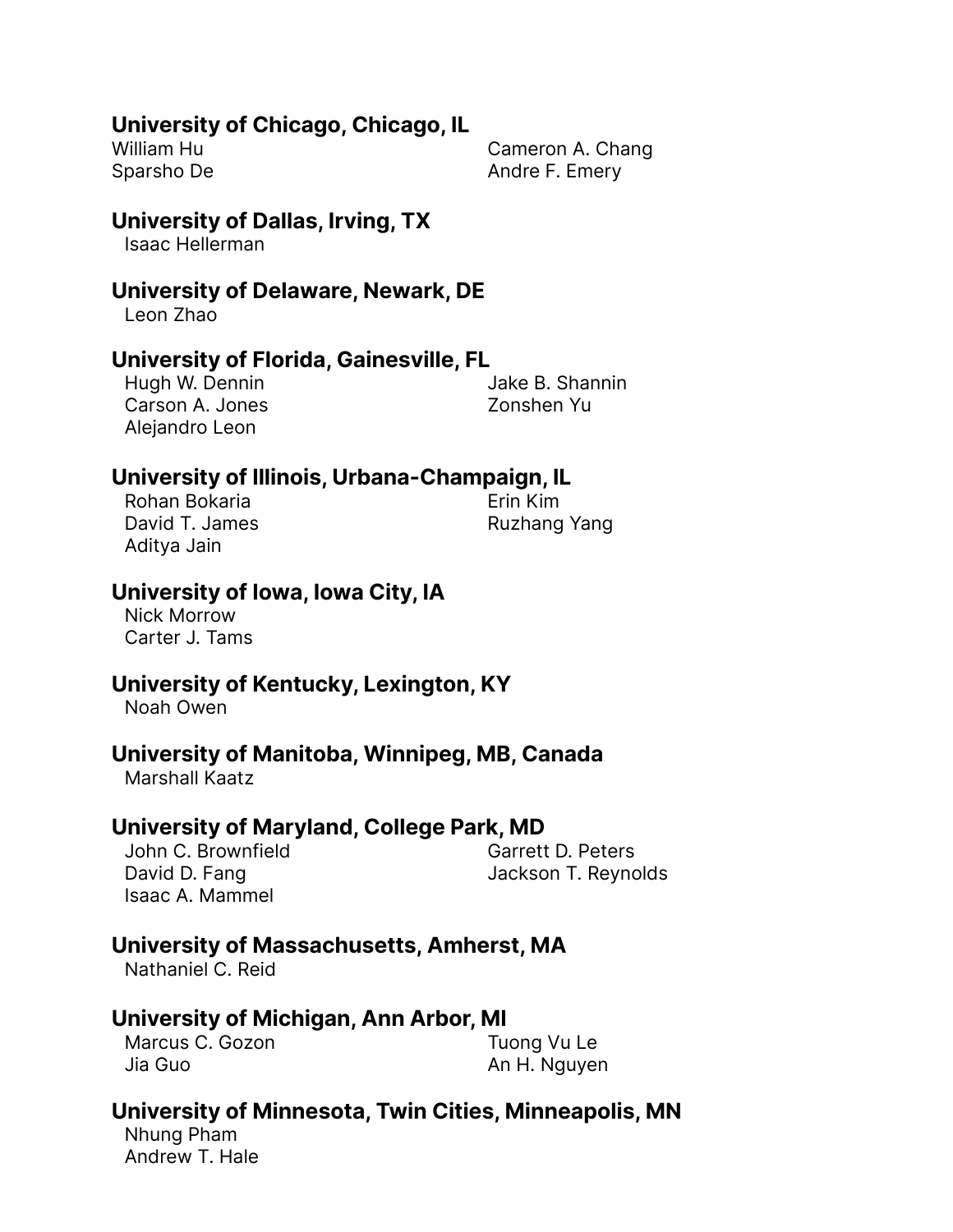#### **University of Nevada, Las Vegas, NV**

Gaelan Chen

#### **University of Nevada, Reno, NV**

Logan K. Leavitt

# **University of North Carolina, Chapel Hill, NC**

Stepan Malkov

#### **University of North Texas, Denton, TX**

Michalis W. Paizanis

# **University of Notre Dame, Notre Dame, IN**

William K. Grannis

#### **University of Pennsylvania, Philadelphia, PA**

David Kogan Zhong Zhang

Tyler Edwards Benjamin Lee

#### **University of Rochester, Rochester, NY**

Phuc H. Lam Zhiyu Lei

# **University of Southern California, Los Angeles, CA**

Benjamin L. Cohen Joshua Speckman

# **University of Texas, Austin, TX**

Alexander M. Burton Mihir Shah Lazar Ilic **Brian Wang** Aaron J. Lamoreaux Hubert Yang

# **University of Texas, Dallas, TX**

Evan M. Bailey

# **University of Toronto, Toronto, ON, Canada**

Zelin Chen Jonah Chen Freeman Cheng

Yao Kuang Yunong Li Jiyuan Lu

Nicholas Sullivan Jing Wang Boyu Zheng

# **University of Utah, Salt Lake City, UT**

Emil Geisler